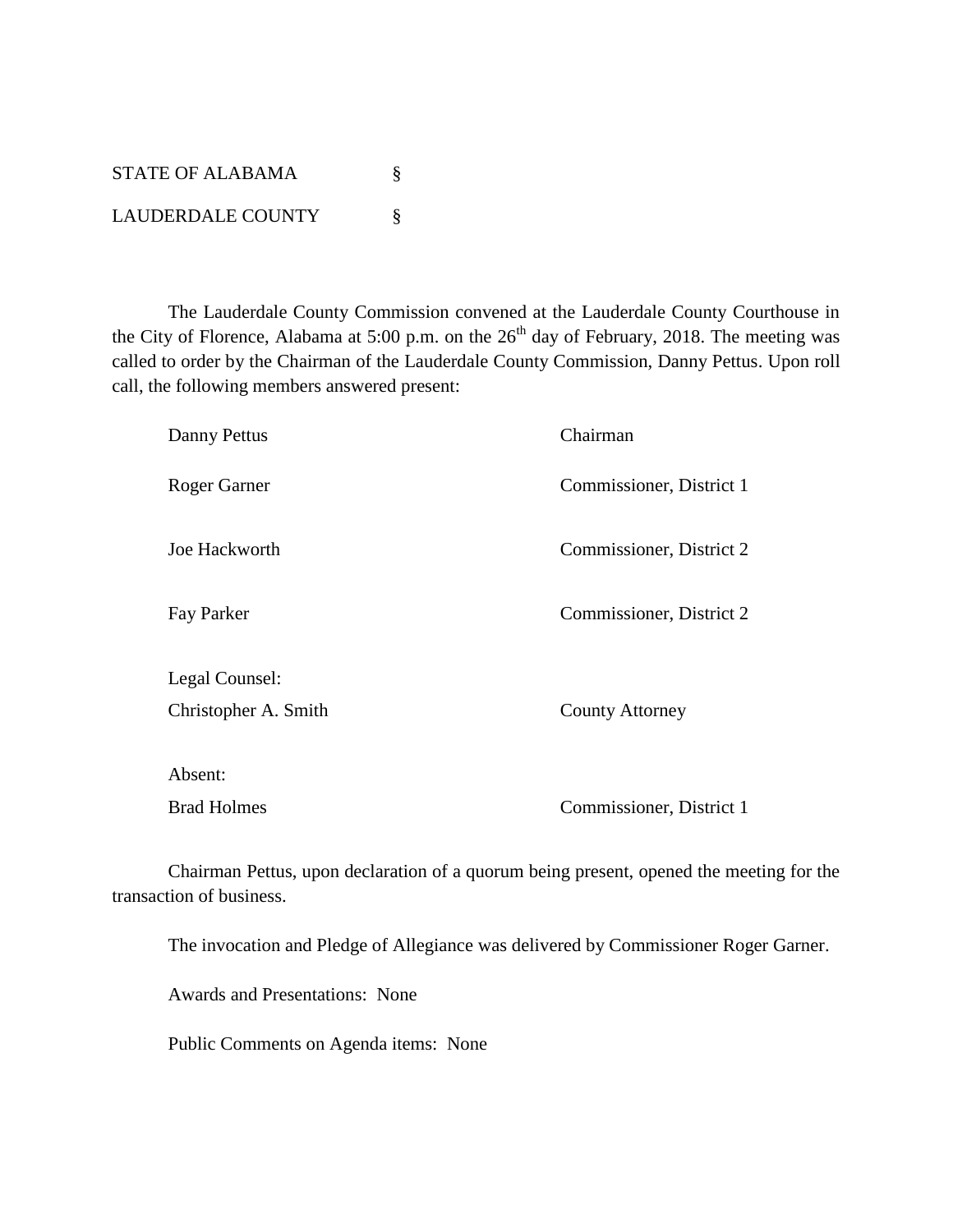Commissioner Parker moved, seconded by Commissioner Garner that all items listed on the regular business agenda be approved for immediate consideration. There being no discussion and upon a vote taken, motion unanimously approved. Agenda is herein recorded and made part of these minutes.

Commissioner Hackworth moved, seconded by Commissioner Garner that the minutes of the last regular meeting of the Commission be approved for recording. There being no discussion and upon vote taken, motion unanimously approved.

Commissioner Garner moved, seconded by Commissioner Parker that a resolution be adopted authorizing the Lauderdale County Commission to approve a Cooperative Grant Agreement between the Lauderdale County Emergency Management Agency and the State Management Agency. The grant is for the sole purpose of emergency management preparedness programs. The EMA Director and the Lauderdale County Chairman are authorized to execute all relevant grant agreements. The amount of the grant is one thousand two hundred ninety-four dollars and is a fifty/fifty match. There being no discussion and upon a vote taken, motion unanimously approved. Resolution and grant is herein recorded and made a part of these minutes.

Commissioner Hackworth moved, seconded by Commissioner Parker that a resolution be adopted authorizing the Lauderdale County Commission to give a donation of five thousand dollars to the Lauderdale County Association of Volunteer Fire Departments. This donation will be used to promote the 2018 Alabama Association of Volunteer Fire Departments Conference which will be held on July  $13<sup>th</sup>$  and  $14<sup>th</sup>$ , 2018. The conference will promote and showcase what our area has to offer vendors and overnight guests. The donation will be paid out of the Tourism Fund. There being no discussion and upon a vote taken, motion unanimously approved. Resolution is herein recorded and made a part of these minutes.

Commissioner Parker moved, seconded by Commissioner Hackworth to approve a resolution that authorizes the Lauderdale County Commission to approve Change Order Number One for the Brush Creek Park Project which is project number 15-LW-1019. The increase to the contract price was recommended by Richard Edmonds of White, Lynn and Collins, who is overseer of the project for the County. The increase is due to the discovery of unsuitable soil and parking areas that have to be replaced. The cost of the change order is seven thousand seven hundred thirty dollars and sixty-three cents and the change order also adds five days to the contracted time. The Change Order is submitted by Ronald Franks Construction Company. There being no discussion and upon a vote taken, motion unanimously approved. Resolution and Change Order are herein recorded and made a part of these minutes.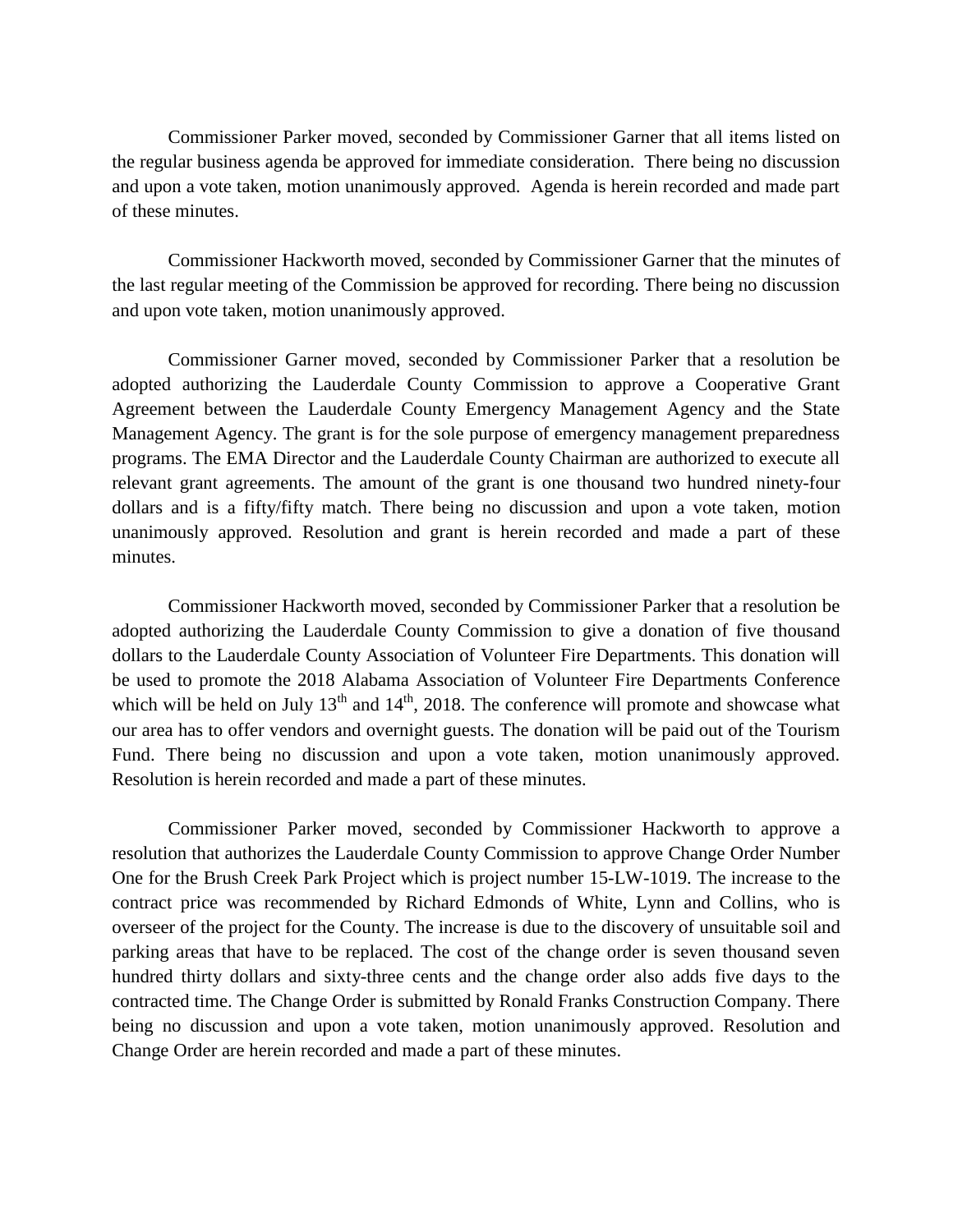Commissioner Garner moved, seconded by Commissioner Parker to approve a resolution that allows Skypark Properties to go forward with their vacation process. Skypark Properties must move forward pursuant to Alabama Law. The property listed for vacation is attached to these minutes. There being no discussion and upon a vote taken, motion unanimously approved. Resolution is herein recorded and made a part of these minutes.

Commissioner Hackworth moved, seconded by Commissioner Garner to approve a resolution that allows the Lauderdale County Sheriff's Department to replace a 2008 undercover Ford Taurus vehicle that is deemed mechanically unsound with a 2008 Ford Edge purchased from Long Lewis Ford. The cost of the vehicle is twelve thousand six hundred dollars and fifty cents. Any necessary budget amendment is herein authorized and approved. There being no discussion and upon a vote taken, motion approved. Resolution and copy of bill of sale are herein recorded and made a part of these minutes.

Commissioner Parker moved, seconded by Commissioner Hackworth to approve the following board reappointments for the Civil Service Board. The reappointments are Greg Hamner, Gene Young, Jeff Quillen, and Bill Valentine. All terms will expire on 2/26/2021. There being no discussion and upon a vote taken, motion is unanimously approved. Board Appointments are approved and made part of these minutes.

Commissioner Garner moved, seconded by Commissioner Parker to approve a board appointment of Karen Cantrell to finish out the term for Robert Howard on the Department of Human Resources Board. This appointment is to begin immediately and expire on 09/01/2019. There being no discussion and upon a vote taken, motion is unanimously approved. Board Appointment is approved and made a part of these minutes.

The invoiced bills were audited, allowed, and ordered to be paid upon a motion by Commissioner Parker and seconded by Commissioner Hackworth. There being no discussion and upon a vote taken, motion unanimously approved.

## CHECKS ISSUED FEBRUARY  $12^{\text{TH}}$ ,  $2018$  THROUGH FEBRUARY  $25^{\text{TH}}$ ,  $2018$

| <b>GENERAL-SPECIAL</b><br>CHECK # 53085-53125 | \$601,969.91 |
|-----------------------------------------------|--------------|
| <b>AGRI-BUSINESS FUND</b><br>CHECK # 3627     | 80.00        |
| LEPA FUND                                     | 5,573.16     |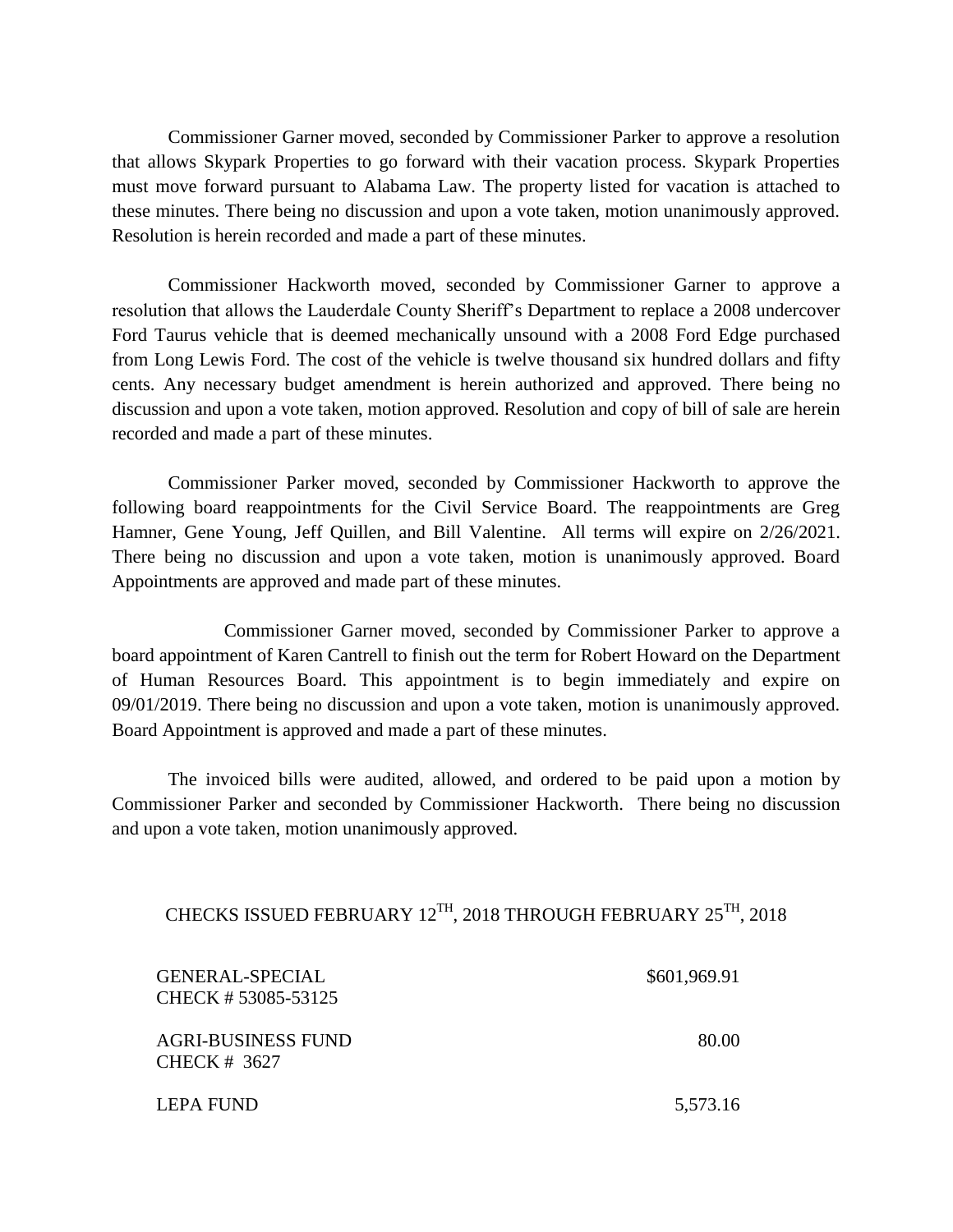## CHECK # 7944-7951

| <b>GASOLINE TAX FUND</b><br>CHECK #16635-16648             | \$284,865.15 |
|------------------------------------------------------------|--------------|
| PUBLIC BLDG., R & B SPECIAL<br>CHECK # N/A                 | 0.00         |
| PUBLIC HIGHWAY & TRAFFIC FUND<br>CHECK # N/A               | 0.00         |
| AL. TRUST CAPITAL IMPROVEMENT FUND<br>CHECK # 330-332      | 97,583.95    |
| <b>RRR GASOLINE TAX FUND</b><br><b>CHECK #654</b>          | 7,529.46     |
| <b>REAPPRAISAL FUND</b><br>CHECK #11266-11274              | 38,013.98    |
| REAPPRAISAL MONEY MARKET<br><b>CHECK # 565</b>             | 100.000.00   |
| TOURISM, REC. & CONVENTION FUND<br>CHECK # 465-466         | 5,977.50     |
| <b>RSVP FUND</b><br>CHECK # 17065-17072                    | 2,877.21     |
| <b>CHILD PROTECTION FUND</b><br><b>CHECK #1214</b>         | 1,507.54     |
| <b>SERIES 2001 DEBT SERVICE FUND</b><br><b>CHECK # 262</b> | 10,953.13    |
| <b>CDBG FUND</b><br>CHECK # N/A                            | 0.00         |
| <b>SOLID WASTE FUND</b><br>CHECK # 7136-7150               | 312,532.77   |
| <b>ACCOUNT PAYABLE FUND</b><br>CHECK # 39912-39945         | 133,796.64   |
| FIRE PROTECTION FEE FUND<br>CHECK # 4394-4407              | 97,143.20    |
| <b>INDUSTRIAL DEVELOPMENT TAX FUND</b>                     | 474,762.51   |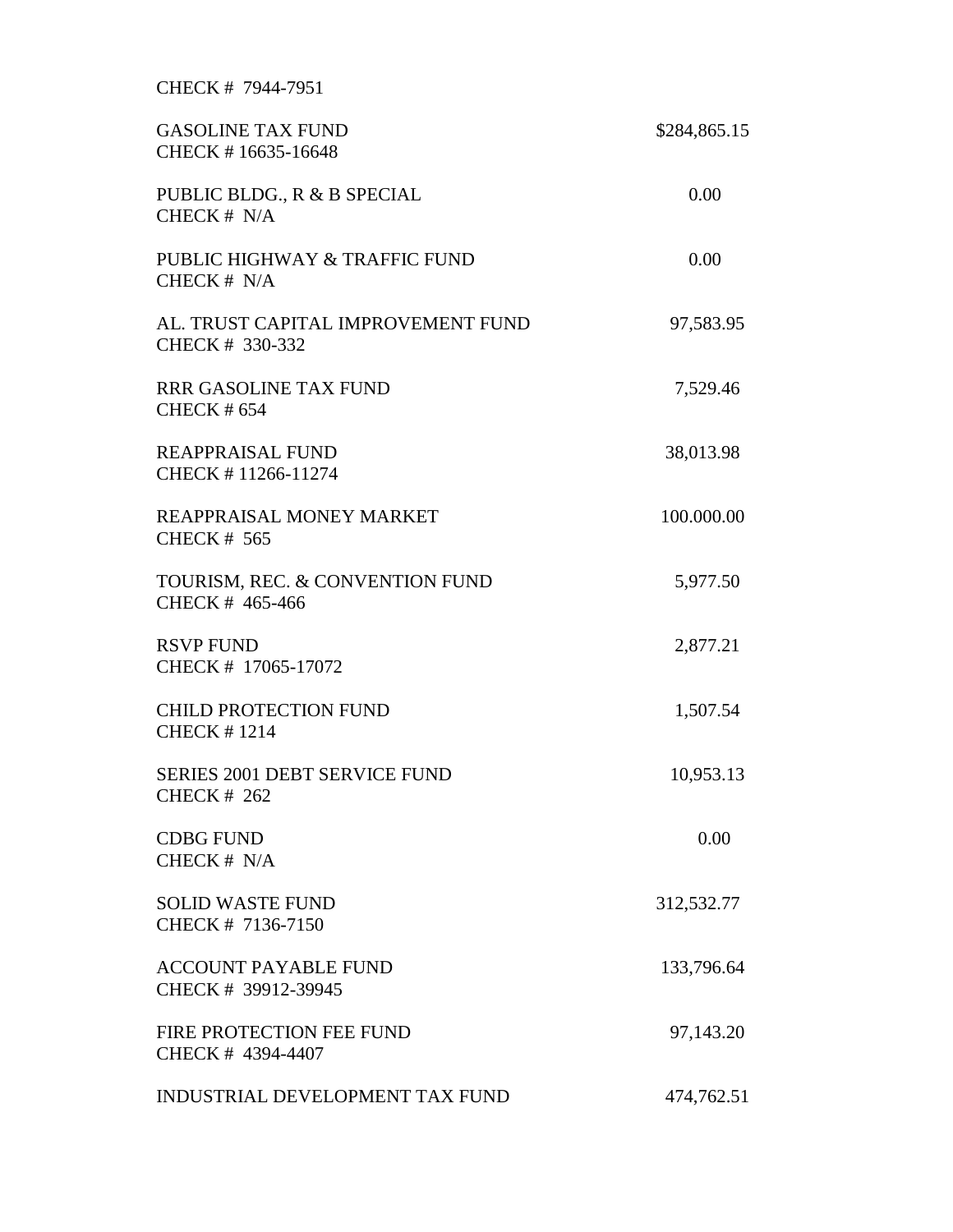CHECK # 1138-1139

| <b>TOBACCO TAX FUND</b><br>CHECK $# N/A$ |       | 0.00           |
|------------------------------------------|-------|----------------|
| <b>TVA TAX FUND</b><br>CHECK # 5589-5601 |       | 388,971.92     |
|                                          | Total | \$2,564,138.03 |

Scheduled Public Hearings: None

Staff Reports: None

Public Comment Period:

Carl Overton of Muscle Shoals, Alabama, handed out a paper with questions regarding animal control. Mr. Overton stated that he would be calling the Commission Office to find out the answers to his questions. (List of questions is attached to these minutes).

Chapel King of Bainbridge Road, Florence, Alabama, asked what the plan is for animal control. Ms. King stated that Dewayne has worked in animal control for over five years and why could he not pick up animals. Ms. King stated that she does not understand why he was not trained and that we should let the Sheriff handle animal control.

Dianne Michael of 984 County Road 390, Lexington, Alabama, asked why has no one discussed animal control and that we have stray animals everywhere. Ms. Michael asked why we have not resolved those issues.

Dianne Letson of 2921 Alexander, Florence, Alabama, stated that we should be using the State code for animal abuse and control. She also stated that she knows abuse when she sees it and that it takes days for warrants to be written and we should pick up animals without those things.

Terry Whalen of Florence, Alabama, stated that she has been trying to address and get a timely response from Chairman Pettus on animal control policy and procedure issues and that we need help on response times. Ms. Whalen stated that we need a policy that spells out those issues.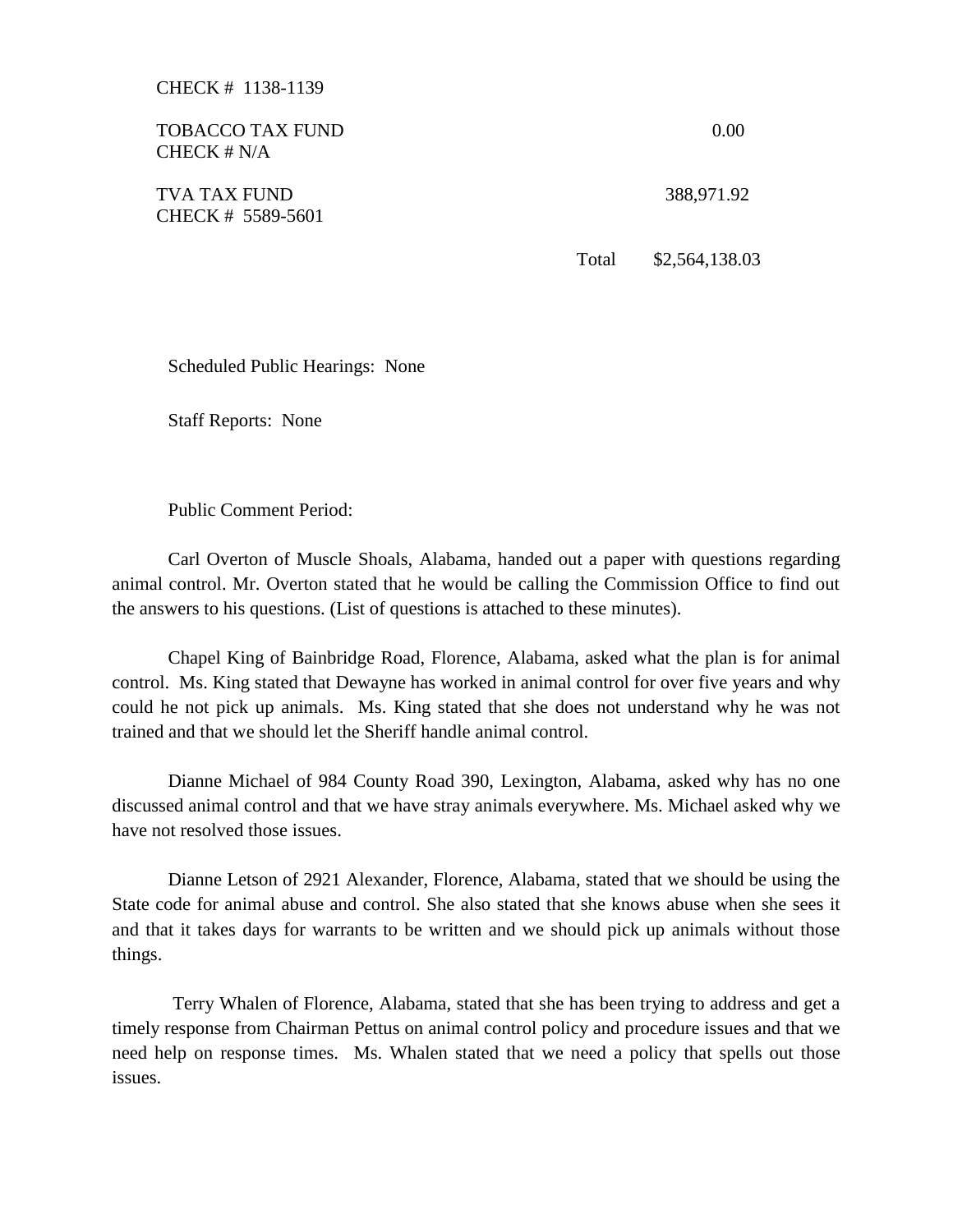Lisa Rene of Florence, Alabama, stated that she does not understand the road blocks and what is holding the Commission back.

Tom McDonald of 4850 County Road 137, Florence, Alabama, stated that at the last meeting there was no news about the bridge project on County Road 16. Chairman Pettus stated that we should hear from the study sometime this week.

Jennifer Patrick of 4587 County Road 16, Florence, Alabama, asked what the study is for. Chairman Pettus stated that the study is being done to determine the path of the bridge.

Molly Bond of Florence, Alabama, asked what the issues with the study are. Chairman Pettus stated that they are working on the issues and we do have to follow the laws of Alabama and what is best for Lauderdale County. Several people were out of order during this time and their comments were not recorded due to the talking over each other.

Angela Tomlinson of 2037 Skypark Road, Florence, Alabama, stated that nothing seems to be happening and she did not agree to the three-minute speaking limit.

Carolyn Carrey of Florence, Alabama, asked the Commission how they decide what was/is discussed in a work session and stated what a waste of time it was. Chairman Pettus stated that work session is for County business.

Hilda Keeton of 3415 Chisholm Road, Florence, Alabama, stated that the county animals depend on the county and that the answers that have been given tonight have been very vague. Ms. Keeton also stated that the Commissioners are uncaring people who don't care about animals and she doesn't appreciate them for that. Commissioner Parker stated that the county has spent hours trying to work out guidelines but the County must abide by the law. Commissioner Parker also stated that if anyone has any suggestions, please write them down and hand them to the Commission.

Shannon Wells of Lakeside, Florence, Alabama, asked if they are discussing all of the laws. Chairman Pettus stated that they have been discussing State of Alabama, Title Three.

Phil Shoemaker of 301 Duntree Street, Florence, Alabama, stated that there were sixtyseven counties in the State of Alabama. Mr. Shoemaker asked if the County could use some of the other County's policies for assistance and wanted to know if we are able to get advice from some other county on this issue. Chairman Pettus stated that the Commission has been in touch with Cullman County and talked to Chris Westmoreland.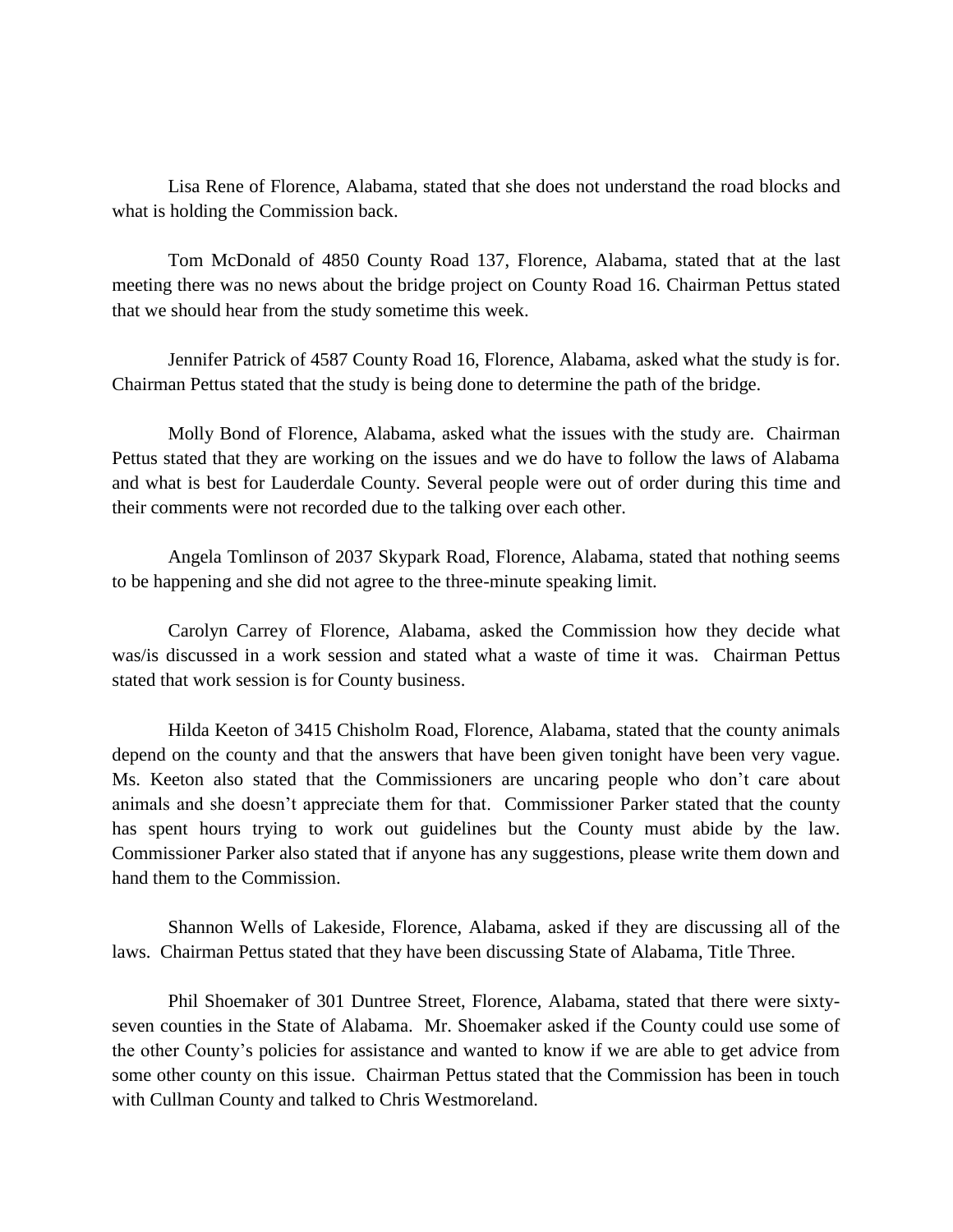Shalanda Hernandez of 2456 County Road 14, Florence, Alabama asked what the result is of the study for the bridge project.

Martha Ringelstein of County Road 16, Florence, Alabama, stated that she knew someone who works in Montgomery and they told her that we could build the bridge right back where it was and there would be no problems. Ms. Ringlestein was asked who the person was but she refused to answer.

Commissioner Hackworth stated that the Commission cares about animals and he wants to improve our program, but the Commission can only meet during regular meetings but that we are working on the problem. Commissioner Hackworth also stated that the Commissioners want the very best solution and in the meantime, they are working with the Sheriff and the District Attorney. Commissioner Hackworth further stated that when they have something to report, they will report it. Commissioner Hackworth went on to state that the Sheriff has dedicated a deputy to work with the animal control officer to help speed up the process in an effort to help the system.

Lauderdale County Commission Attorney, Chris Smith, stated that you can't go inside someone's home without first securing a warrant and discussing with them the issue of abuse and the animal's safety and wellbeing. Mr. Smith also stated that we cannot violate people's rights and we must have probable cause to go onto someone's private property. Mr. Smith further stated that the Lauderdale County District Attorney, Chris Connelly, stated that the Lauderdale County Animal Control officer, Dewayne Oliver, is working on a case today regarding seizing cattle and that the Court will decide the guilt or innocence of that person.

There being no further business to come before the Commission and upon a motion made by Commissioner Garner and seconded by Commissioner Hackworth, the meeting was duly adjourned until the next regular meeting subject to call.